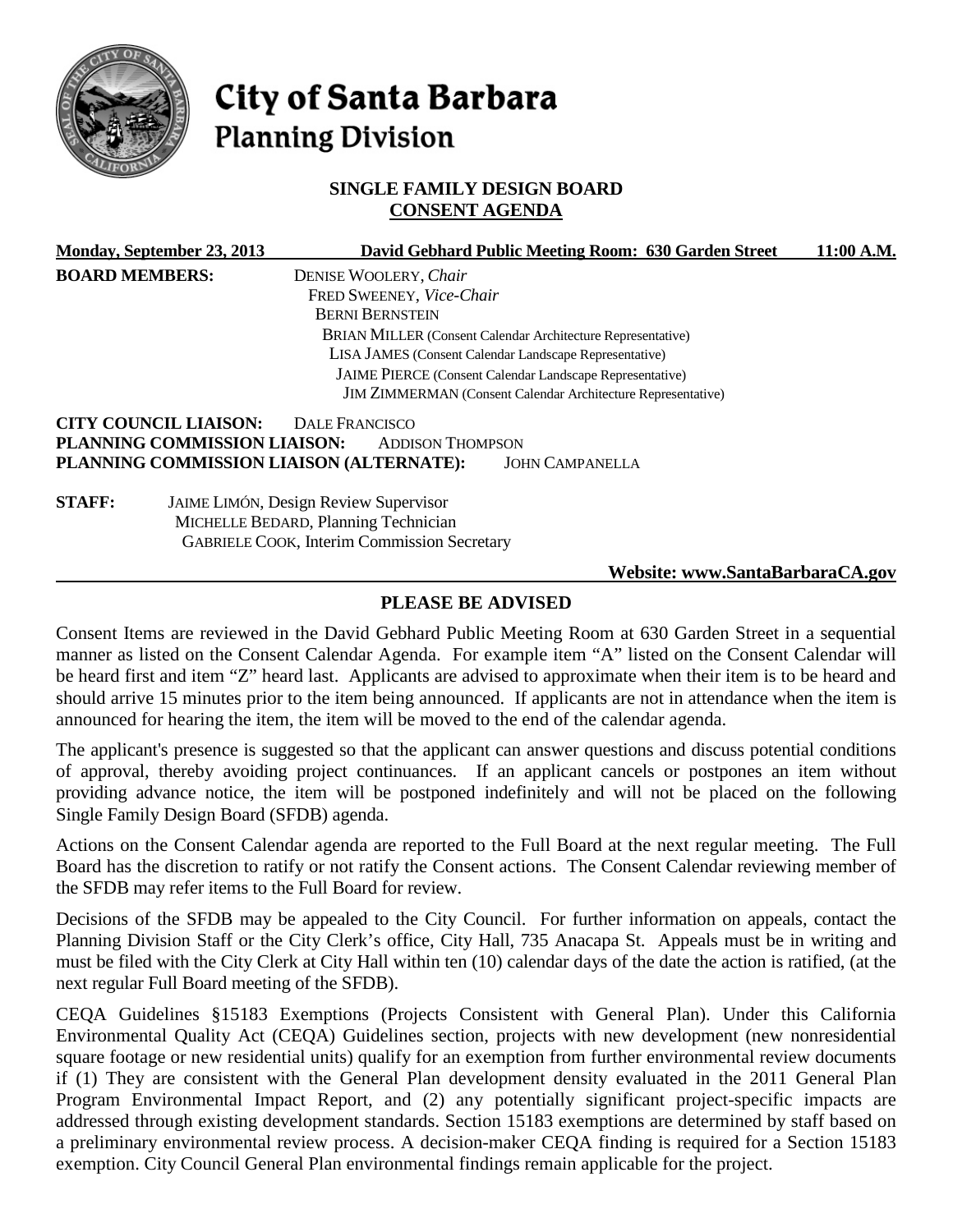**AGENDAS, MINUTES, REPORTS, PLANS & PUBLIC RECORD WRITINGS.** Copies of all documents relating to agenda items are available for review at 630 Garden Street, and agendas and minutes are posted online at [www.SantaBarbaraCA.gov/SFDB.](http://www.santabarbaraca.gov/ABR) If you have any questions or wish to review the plans, please contact Michelle Bedard, Single Family Design Board (SFDB) Planning Technician, at (805) 564-5470, extension 4551, or by email at [MBedard@SantaBarbaraCA.gov.](mailto:MBedard@SantaBarbaraCA.gov) Office hours are 8:30 a.m. to 4:30 p.m., Monday through Thursday, and every other Friday. Please check our website under *City Calendar* to verify closure dates. **Materials related to an item on this agenda submitted to the SFDB after distribution of the agenda packet are available for public inspection in the Community Development Department located at 630 Garden Street, during normal business hours.** Writings that are a public record under Government Code § 54957.5(a) and that relate to an agenda item for an open session of a regular meeting of the SFDB and that are distributed to a majority of all of the members of the SFDB during the meeting are available for public inspection by the door at the back of the David Gebhard Public Meeting Room, 630 Garden Street, Santa Barbara, CA.

**AMERICANS WITH DISABILITIES ACT:** In compliance with the Americans with Disabilities Act, if you need special assistance to gain access to, comment at, or participate in this meeting, please contact the Planning Division at (805) 564-5470, extension 4577. If possible, notification at least 48 hours prior to the meeting will enable the City to make reasonable arrangements in most cases.

**NOTICE:** On Thursday, September 19, 2013, this Agenda was duly posted on the indoor and outdoor bulletin boards at the Community Development Department, 630 Garden Street, and online at [www.SantaBarbaraCA.gov/SFDB.](http://www.santabarbaraca.gov/sfdb)

**PUBLIC COMMENT:** Any member of the public may address the Single Family Design Board Consent Representative for up to two minutes on any subject within their jurisdiction that is not scheduled for a public discussion before the Board.

## **REFERRED BY FULL BOARD**

#### **A. 1291 W MOUNTAIN DR A-1 Zone**

| <b>Assessor's Parcel Number:</b> | 021-050-037                  |
|----------------------------------|------------------------------|
| <b>Application Number:</b>       | MST2013-00357                |
| Owner:                           | <b>Allison Armour-Wilson</b> |
| Engineer:                        | Pool Engineering Inc.        |
| Applicant:                       | Myles Steimle                |

(Proposal to construct a new in-ground pool and spa to total 585 square feet in area located on a 3.04 acre lot in the Hillside Design District. The proposal includes a new, 5-foot tall, black, vinyl-coated, chain-link security perimeter fence and gate, new pool equipment, and approximately 50 cubic yards of grading. There is an active building permit (BLD2012-00857) to construct a new single-family residence, detached garage, detached accessory structure, and barn.)

## **(Action may be provided if sufficient information is provided.)**